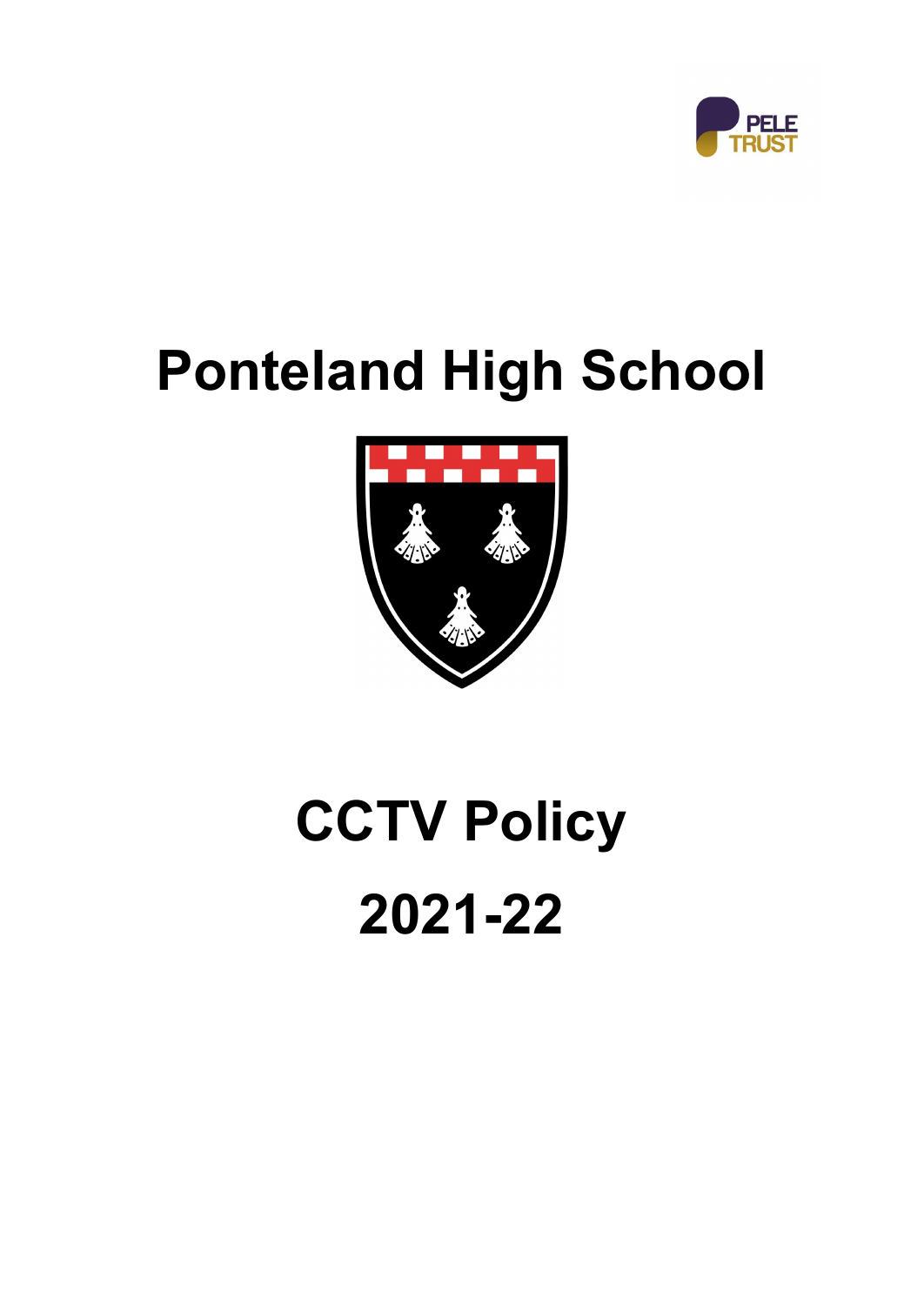

#### **Introduction**

Ponteland High School takes its responsibility towards the safety of staff and pupils very seriously. To that end, we use Closed Circuit Television (CCTV) cameras to monitor the members of our school in a very specific way.

The law states that we can use a CCTV system to monitor our premises, providing our system complies with the GDPR.

The purpose of this policy is to manage and regulate the use of the CCTV system at Ponteland High School and ensure that:

- We comply with the GDPR
- The images that are captured are useable for the purposes we require them for
- Assurance is provided for those persons whose images are being captured

This policy covers the use of CCTV in the school, pertains to moving and still images of people who could be identified, as well as information relating to individuals for any of the following purposes:

- Seeing what an individual is doing
- Taking action relating to a crime
- Taking action relating to behaviour which are contrary to school policies or expected standards
- Using images of an individual in some way that could affect their privacy

This policy should be read with reference to the GDPR, the Protection of Freedoms Act 2012 and the CCTV code of practice from the Information Commissioner's Office (ICO).

This policy should also be read in conjunction with the school's Data Protection Policy and the school Privacy Notices.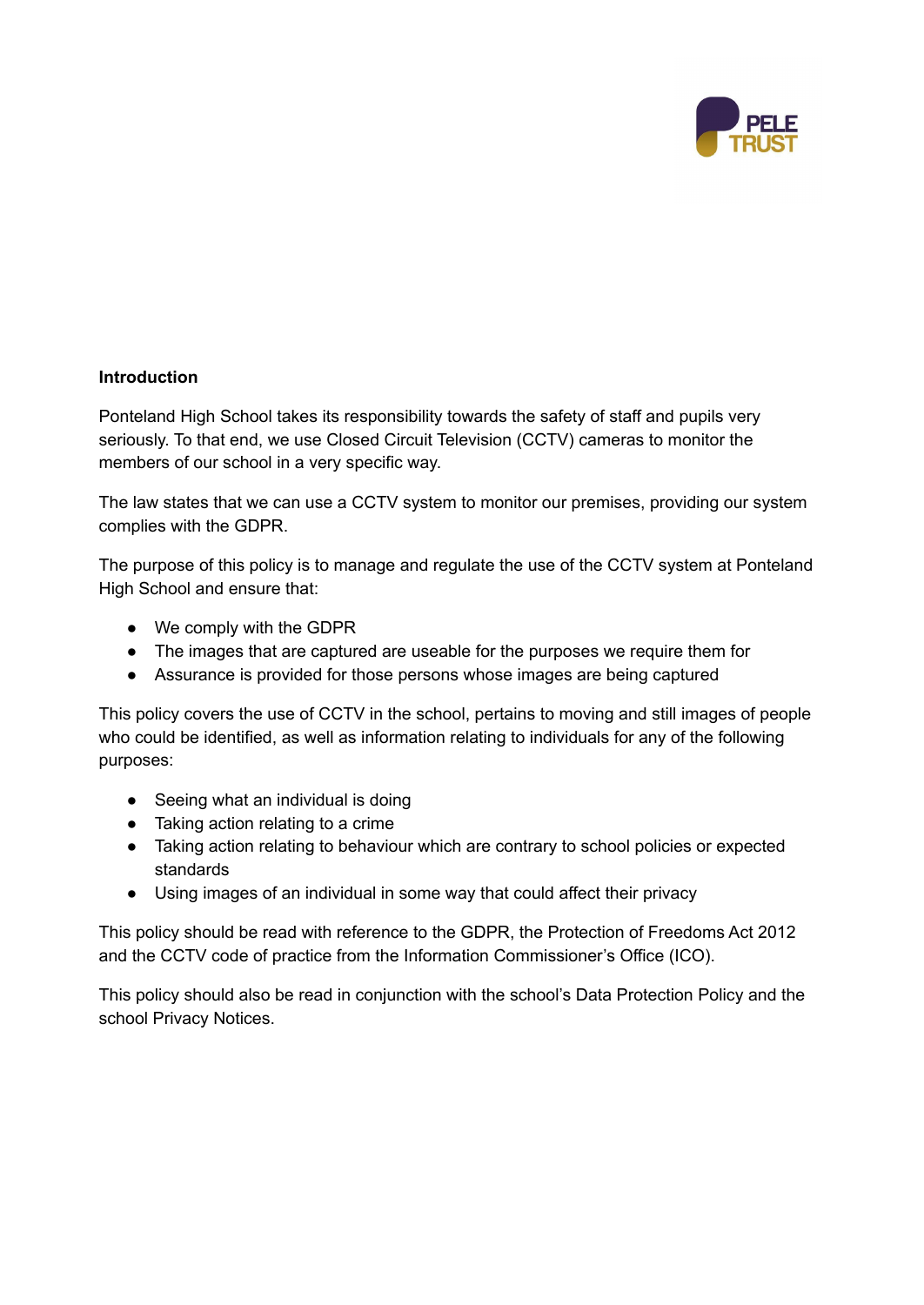

# **Objectives**

The CCTV system will be used to:

- Maintain a safe environment
- Ensure the welfare of pupils and staff
- Ensure good order and behaviour
- Assist staff in identifying pupils who do not demonstrate good order and behaviour
- Deter criminal acts against persons and property
- Assist the police in identifying persons who have committed a criminal offence

The CCTV system will not be used for covert monitoring.

# **Protocols**

The CCTV system has been registered with the Information Commissioner's' Office (ICO).

The system will comply with all additional legislation including:

- The Commissioner's Code of Practice for CCTV
- The Surveillance Camera Code of Practice 2013, published by the Home **Office**

The CCTV system is a closed digital system which does not make audio recordings

Warning signs have been placed throughout the premises where the CCTV system is active, as mandated by the Code of Practice of the Information Commissioner.

The CCTV system will not be trained on individuals unless an immediate response to an incident is required.

The school's CCTV system is used solely for purposes(s) identified above and is not used to routinely monitor staff conduct.

The CCTV system will not be trained on private vehicles or property outside the perimeter of the school.

Recordings will only be released outside of school following written authority from the Police, or in respect of a subject access request.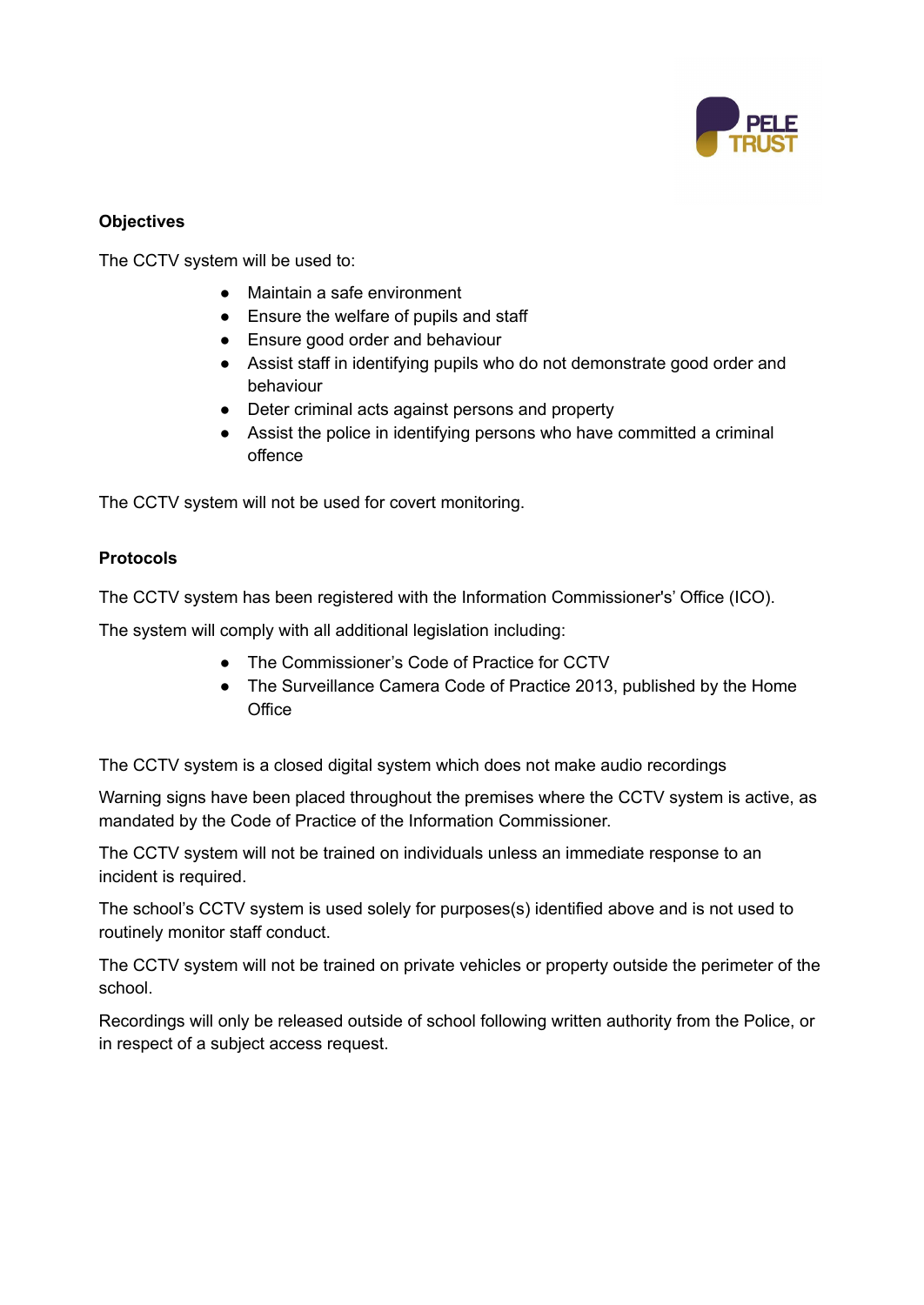

#### **Coverage**

The CCTV system has been designed for maximum effectiveness and efficiency. The school cannot guarantee that every area will be covered and incident detected as 'blind spots' do exist.

Cameras are located in those areas where the school has identified a need and where other solutions are ineffective. These are usually within corridors and external areas.

#### **Administration**

Pele Trust is the Data Controller however day to day responsibility for CCTV is delegated to the Headteacher and School Business Manager.

Access to the CCTV system, software and data will usually be limited to key members of school staff including the Headteacher and Senior Leadership Team, Raising Achievement and Deputy Raising Achievement Leaders, Pastoral Leaders and Managers, Sixth Form management team, specific members of the administrative team and the IT Manager.

The main control facility is kept secure and locked when not in use.

The Data Controller and members of the school Senior Leadership team have responsibility for authorising access to images for any other member of staff and this will only be granted to staff members who require access in order to achieve the purpose of using the equipment.

The system is owned by the school and images from the system are strictly controlled and monitored by authorised personnel.

## **Privacy, Disclosure and Retention**

Images, both still and moving, may be released to the police for the detection of crime under section 29 of the Data Protection Act 1998.

Applications received from outside bodies, e.g. solicitors, to view or release images will be referred to the Headteacher.

Under the Schools (Specification and Disposal of Articles) Regulations 2012 school staff can view CCTV footage in order to make a decision as to whether to search a pupil for an item. If the recorded footage reveals that theft has been committed by a member of staff, this evidence may be used in a disciplinary case.